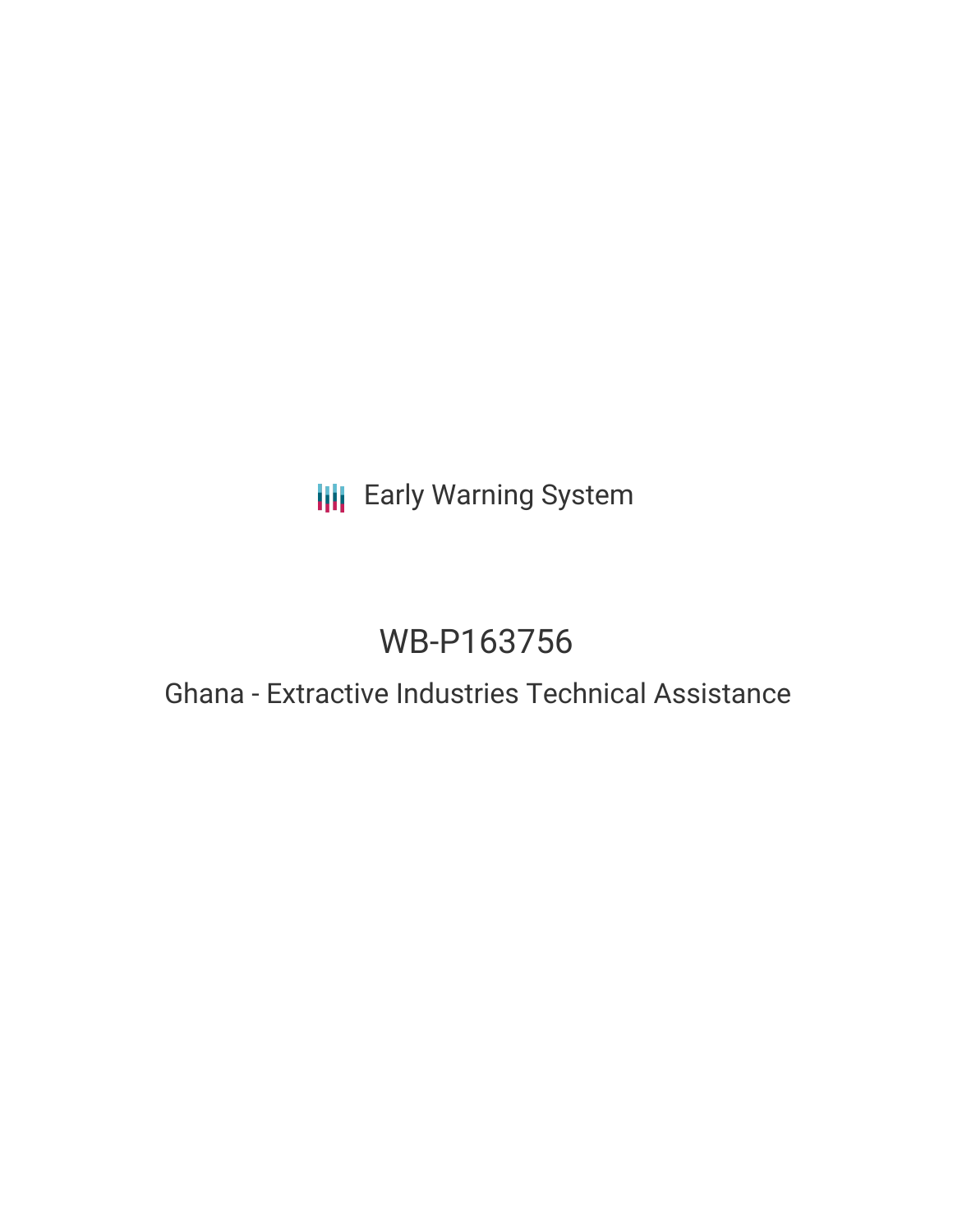

#### **Quick Facts**

| <b>Countries</b>               | Ghana                                     |
|--------------------------------|-------------------------------------------|
| <b>Financial Institutions</b>  | World Bank (WB)                           |
| <b>Status</b>                  | Active                                    |
| <b>Bank Risk Rating</b>        | C                                         |
| <b>Voting Date</b>             | 2018-06-23                                |
| <b>Borrower</b>                | Ministry of Finance and Economic Planning |
| <b>Sectors</b>                 | Industry and Trade                        |
| <b>Investment Amount (USD)</b> | $$0.35$ million                           |
| <b>Project Cost (USD)</b>      | $$0.35$ million                           |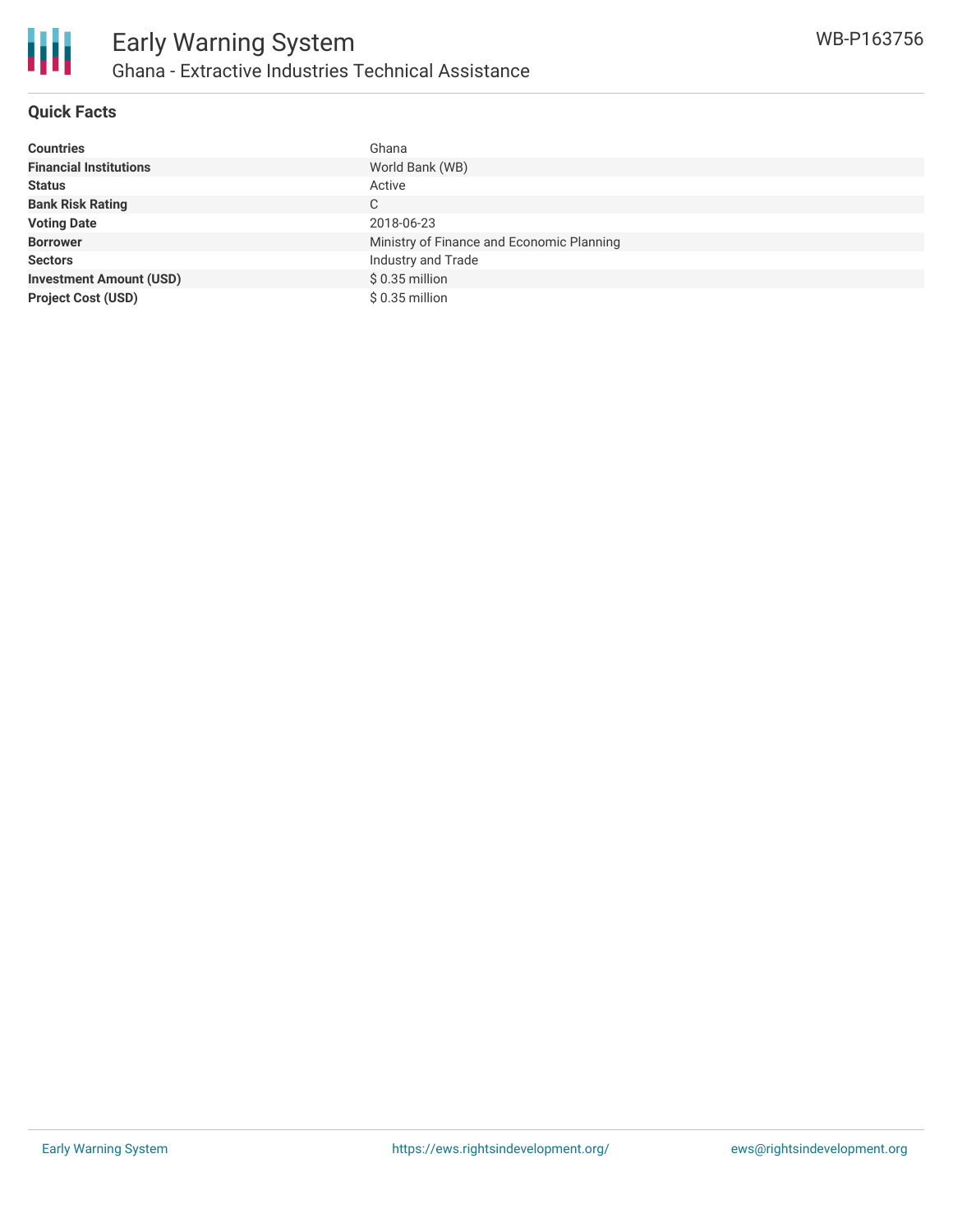

#### **Project Description**

The Development Objective is to support the Government of Ghana in the implementation of the Extractive IndustriesTransparency Initiative (EITI) post validation.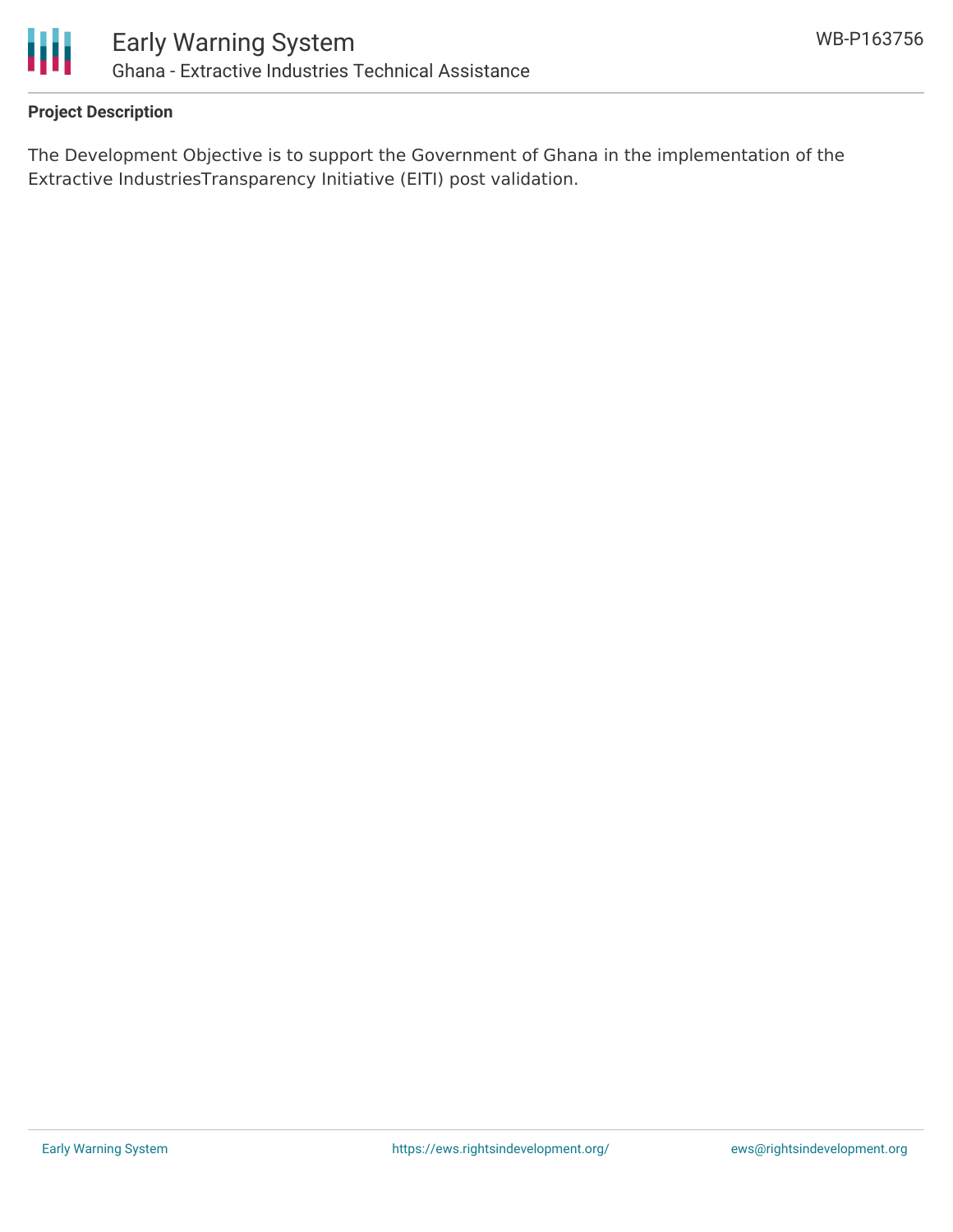

#### **Investment Description**

World Bank (WB)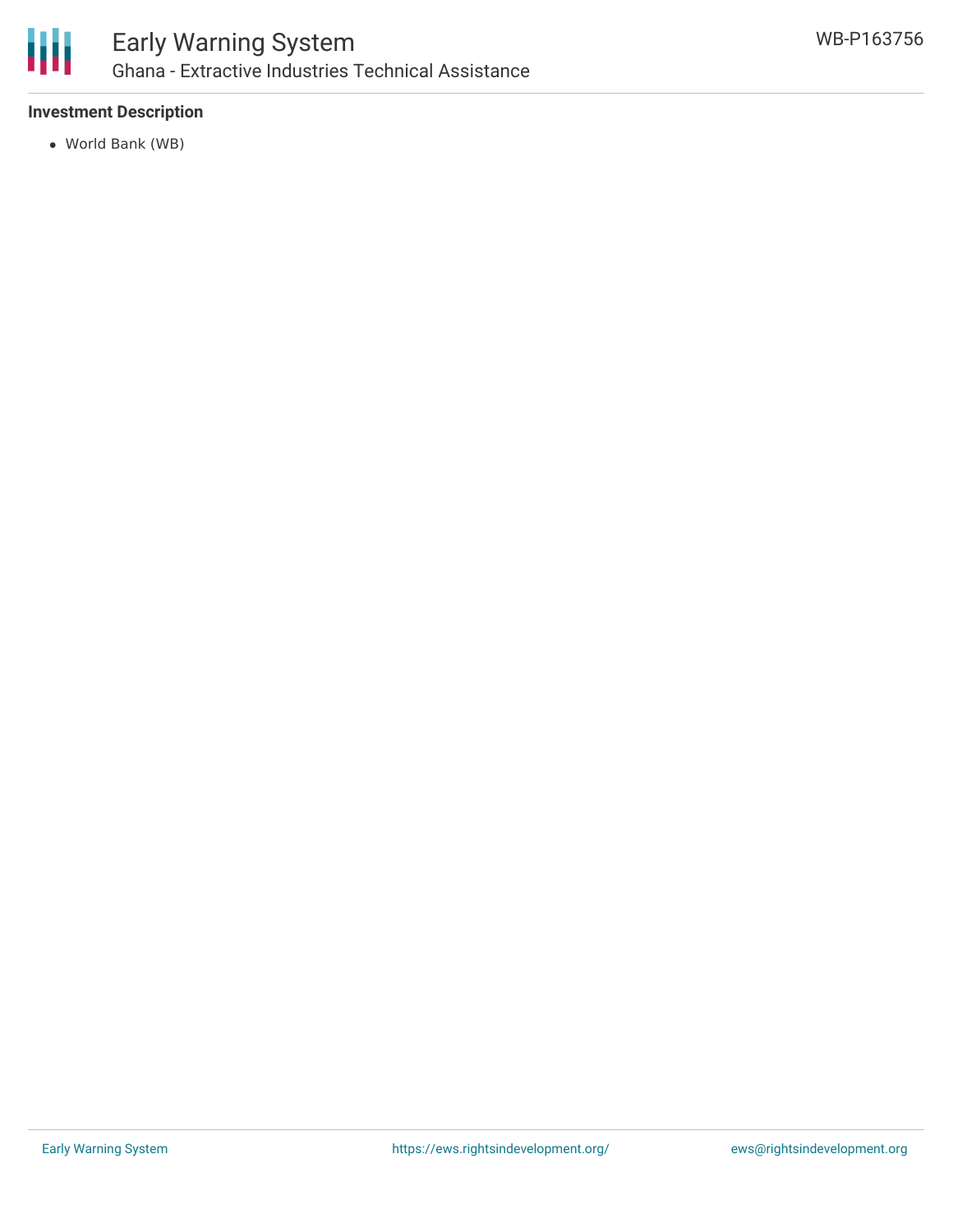

#### **Contact Information**

Ministry of Finance and Economic Planning Contact :Ken Ofori-Atta Title :Minister Telephone No :233302662448 Email :info@mofep.gov.gh

#### ACCOUNTABILITY MECHANISM OF WORLD BANK

The World Bank Inspection Panel is the independent complaint mechanism and fact-finding body for people who believe they are likely to be, or have been, adversely affected by a World Bank-financed project. If you submit a complaint to the Inspection Panel, they may investigate to assess whether the World Bank is following its own policies and procedures for preventing harm to people or the environment. You can contact the Inspection Panel or submit a complaint by emailing ipanel@worldbank.org. You can learn more about the Inspection Panel and how to file a complaint at: http://ewebapps.worldbank.org/apps/ip/Pages/Home.aspx.